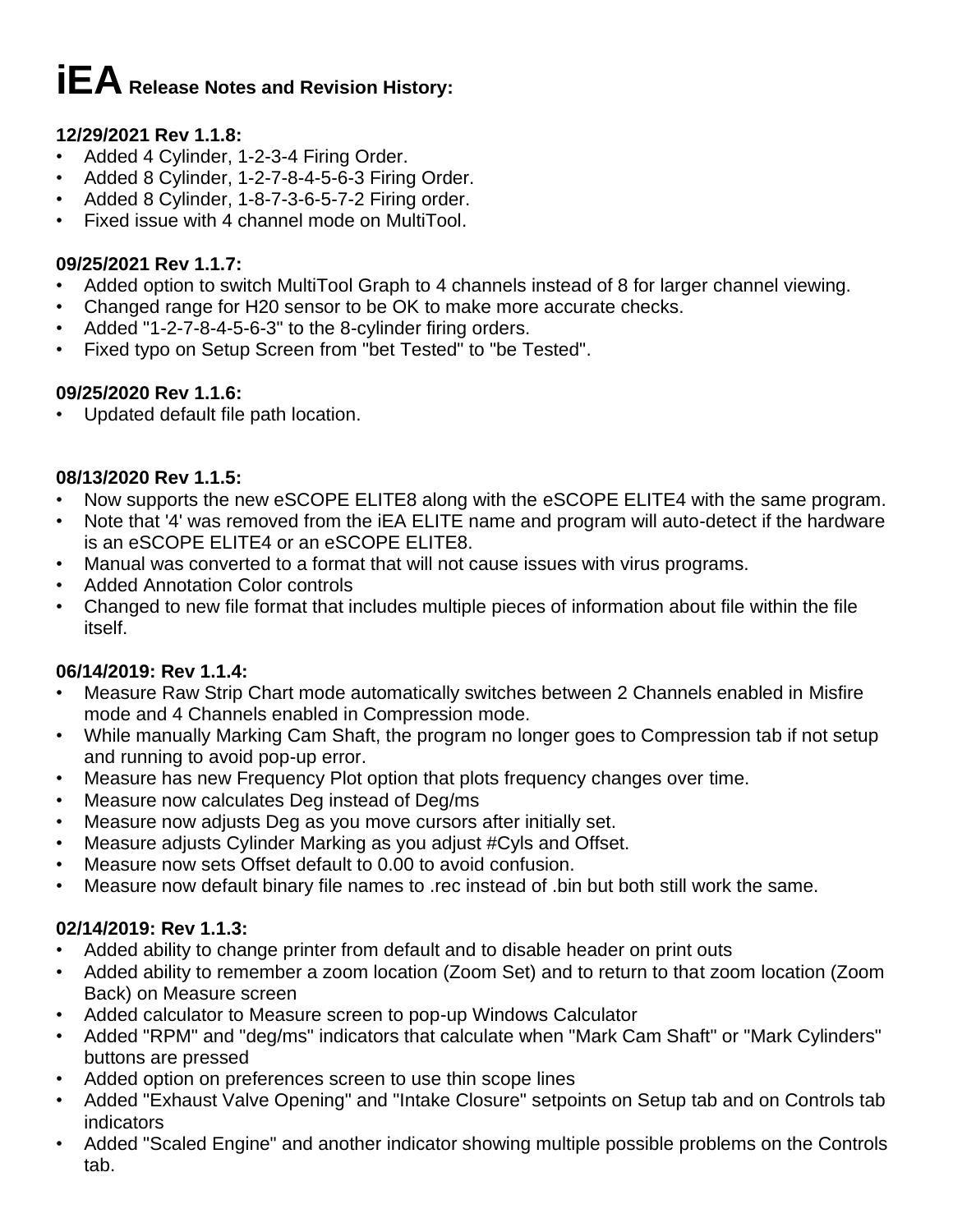• Added 30 Deg tick marks to Compression and Measure live data graphs

## **01/09/2018: Rev 1.1.2:**

- Added version that supports eSCOPE ELITE4.
- Now installs with appropriate eSCOPE installers.
- One version works with eSCOPE PRO & LIMITED and another version works with eSCOPE ELITE4.
- Major compiler update for more powerful functionality in future updates.

#### **7/13/2016: Rev 1.09:**

• Added Pressure Testers video tutorial that used to be a separate video to main program. New icon that works better with all backgrounds.

#### **6/20/2016: Rev 1.08:**

• New Logo and Icon, minor 1999 BMW V8/12 changes.

#### **7/16/2014: Rev 1.07:**

- Revision 1.06 had the incorrect scaling factors for the 300 psi and 30" Hg sensors. This has been fixed and is very important to install version 1.07 if presently using 1.06. Note that revisions 1.05 and earlier do not have this problem.
- In misfire mode, an error will often pop-up warning "!! Not Connected or Poor Connection !!" if using the latest +/-25" H2O sensor even when the sensor was working properly. This issue has been resolved.

#### **6/13/2014: Rev 1.06:**

- Setup for 1280x728 screen size default (wide screens). Do not install this update if your screen resolution is less than 1280x728.
- Updated multiple GM and other firing patterns.
- Added file loaded file name to be displayed on front panel text.
- Fixed problem on preferences screen that locked up application if you closed window using 'X'.
- Added Rev2 30HG and 300PSI pressure sensors.
- Modified scaling for Rev2 of Vacuum and 300 psi sensors.

## **2/03/2012: Rev 1.05:**

Updated scaling for newer pressure transducers.

## **3/24/2011: Rev 1.04:**

- Added multiple Engine block pictures and firing orders through the year 2011.
- Added new Flash based user's manual that can be accessed from the Help/EMissFireDetector Manual menu.
- Added ability to auto adjust window size when increasing for larger screens.
- Added option to print with grey background on graphs to save ink.
- On Tools Menu, if no other tools are found it will say "No Other Tools Installed" instead of saying nothing.
- Changed the installation directory from c:\Program Files to to c:\Automotive Test Solutions to keep all ATS programs, settings, and data files in one location that Windows will not prevent access to.

## **12/22/2009: Rev 1.03:**

- Optimized to work better with Windows 7.
- Added "Size to 1024x574 (Netbooks)" option.
- Allowed user to close window  $(X)$ .
- Changed zeroing routine.